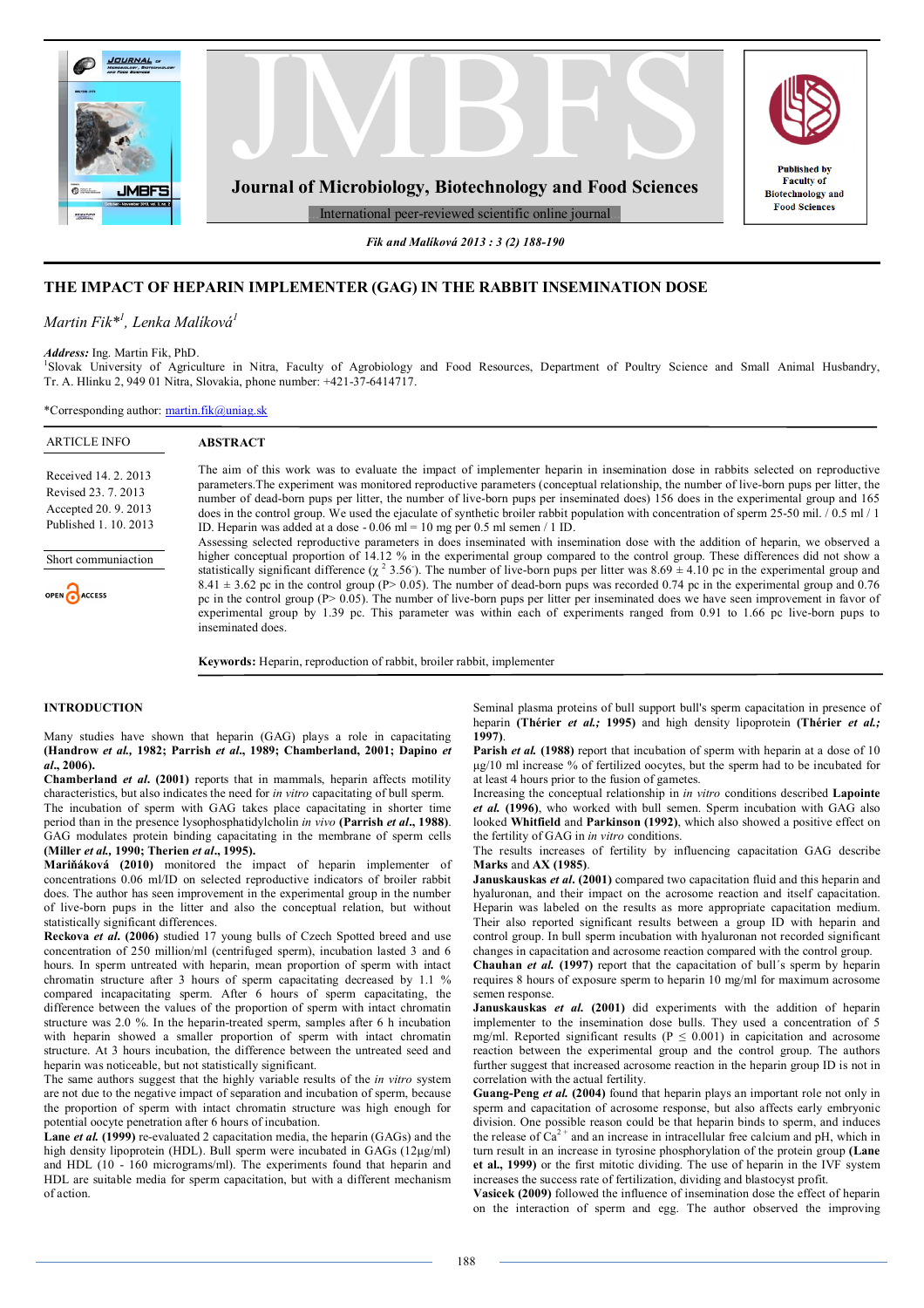interaction in the group which benefited the implementer compared to control group without implementer. However, the results were not significantly different. The aim of studies of **Dapino** *et al.* **(2006)** was to evaluate the effect of heparin on *in vitro* boar sperm capacitation. The authors suggest that the optimal conditions for *in vitro* sperm capacitation were incubation in media with heparin for 120 minutes at 39 °C. These conditions increased the amount of capacitated sperm and acrosome response of boar sperm.

Many authors presented the works of increasing the reproductive performance by using implementer of heparin in cattle and other livestock, but such work almost entirely absent in broiler rabbits.

The aim of this work was to evaluate the impact implementer heparin in insemination dose in rabbits selected for reproductive parameters.

## **MATERIAL AND METHODS**

Experiments were carried out in conditions of experimental breed of rabbit in Animal Production Research Centre, Nitra. Ejaculate was obtained by taking to an artificial vagina (50 °C) from 10 male synthetic lines P  $91<sup>st</sup>$ . Sperm concentration was detected by Bürker counting cells. On the desired concentrations of the sperm  $(25 - 50 \text{ mil} / 0.5 \text{ ml} / 1 \text{ ID})$  was ejaculate diluted with commercial insemination diluents with antibiotic for rabbits.

In the female group was established experimental and control group. In the control and experimental group were not nulliparous female. ID for both groups was prepared together. According to the multiplicity of the experimental group was obtained required amount ID into another beaker and added with the required amount of heparin (GAG).

Heparin was added at a dose - 0.06 ml = 10 mg per 0.5 ml semen/1 ID. The dose of heparin was carried by using a micropipette. After dosing, the ID was stirred for at least 5 minutes to achieve maximum homogeneity and used implementer ID. The does line M 91 was inseminated with standard plastic pipettes. Monitored indicators: conceptual ratio, number of live pups per litter, the number of dead-born pups per litter and the number of live pups per inseminated female.

#### **RESULTS AND DISCUSSION**

Assessing selected reproductive parameters in does inseminated with insemination dose with the addition of heparin, we observed a higher conceptual proportion of 14.12 % in the experimental group compared to the control group. These differences did not show a statistically significant difference  $(\chi^2 3.56)$ .

In the repetition of experiments throughout the year, we have seen improvement in the ratio of conceptual experimental group used implementer heparin from 12 to 17.72 %. Within each experiment were inseminated in the experimental group minimum of 18 and maximum of 46 does.

Small improvement over the control group, we also recorded in the indicator of number of live-born pups per litter. In the number of live-born pups per litter per inseminated female we have seen improvement in favour experimental group by 1.39 pc. This parameter was within each of experiments ranged from 0.91 to 1.66 pc live-born pups to inseminated does.

| Table 1 Summary results of the reproduction process affected by insemination implementer dose of heparin at a dose of 0.06 ml/0.5 ml in ID |  |
|--------------------------------------------------------------------------------------------------------------------------------------------|--|
|--------------------------------------------------------------------------------------------------------------------------------------------|--|

| <b>Breeding</b>         | No. of<br>females |                                | Conceptual ratio in % |                    | Number of live-born pups<br>per litter |           |           | Number of dead-born<br>pups per litter |           |           | <b>Number live-</b><br>born pups / |
|-------------------------|-------------------|--------------------------------|-----------------------|--------------------|----------------------------------------|-----------|-----------|----------------------------------------|-----------|-----------|------------------------------------|
|                         |                   | X                              | $X_{max}$             | $X$ <sub>min</sub> | $X(X-X_{sd})$                          | $X_{max}$ | $X_{min}$ | $\mathbf X$                            | $X_{max}$ | $X_{min}$ | inseminated<br>female              |
| Exp.                    | 156               | 70.06                          | 63.04                 | 77.8               | $8.69 \pm 4.10$                        | 7.86      | 9.34      | 0.74                                   | 0.47      | 0.08      | 6.28                               |
| Accounts.               | 165               | 55.94                          | 48.57                 | 65.5               | $8.41 \pm 3.62$                        | 7.9       | 8.86      | 0.76                                   | 0.07      | 1.2.      | 4.89                               |
| Statist.<br>significant |                   | $\chi^2 = 0.15$ <sup>(-)</sup> |                       |                    | P > 0.05                               |           |           | P > 0.05                               |           |           | $\chi^2 = 0.39$ <sup>(-)</sup>     |

(-) Statistically inconclusive (+) statistically significant

Based on the obtained results by using implementer heparin in insemination dose, we can conclude that the implementer can at the correct concentrations positively affect individual reproductive characteristics of broiler rabbits. Almost complete absence of scientific papers about using heparin as implementer in insemination dose in broiler rabbit, forces us to compare the obtained results with other types of livestock, for which are effects of implementer already partially explored and described.

The results of our experiments confirm some of the scientific work of **authors (Lane** *et al***., 1999; Thérier** *et al***., 1995; Parrish** *et al.,* **1988; Chauhan** *et al.,* **1990)**, but they studied the implementer in cattle, ox, respectively other types of farm and domestic animals. Implementer heparin at the concentration of 0.06 ml/ID at nulliparous broiler rabbits does studied also **Vasicek (2009)**. Author noted the positive impact of the implementer on the conceptual ratio and number of live-born pups per litter. **Mariňáková (2010)** also reported a positive impact of heparin at concentration 0.06 ml/ID on the female reproductive characteristics of broiler rabbits. In their scientific works mentioned authors have also shown that heparin as implementer of insemination dose has a positive effect on reproductive parameters.

#### **CONCLUSION**

Sperm-egg interaction is a key event in the process of fertilization. The successful fertilization prevent sperm capacitation and acrosome reaction, which can be effectively, stimulated by the addition of implementers to the insemination dose to rabbits. In this respect, such a restriction is in biology ejaculate very useful, in many cases can biotechnological interventions through simple and low financial investments effectively improve reproductive parameters of broiler rabbits.

The lowest level of the conceptual ratio was observed in the control group of females, where a heparin was not added to the insemination dose. The positive effect was reflected in the number of live-born pups per insemination. This indicator reflects the effective rate concept and number of live pups in this group.

**Acknowledgments:** This work was financially supported by VEGA scientific grant 1/1101/11.

## **REFERENCES**

DAPINO, G,D., MARINI, P, E., CABADA, M. O. 2006. Effect of heparin on in vitro capacitation of boar sperm. *Biological reserch*, 39(4), 631-639.

GUANG-PENG, L.I., SEIDEL, G.E., SGURES, E.L. 2003. Improved cleavage of bovine ICSI ova cultured in heparin-containing medium. Theriogenology, 61(6), 1077-1084.

HANDROW, R.R., LENZ, R.W., AX, R.L. 1982. Structural comparisons among glycosaminoglycans to promote acrosome reaction in bovine spermatozoa. *Biochem. Biophys. Res. Commun*., 107, 1326–1332.

CHAMBERLAND, A., FOURNIER, V., TARDIF, S., SIRARD, M., SULLIVAN, R., BAILEY, J. 2001. The effect of heparin on motility parameters and protein phosphorylation during bovine sperm capacitation. *Theriogenology*, 55, 823-835.

CHAUHAN, M. S., SINGLA, S. K., MANIK, R. S., MADAN, M. L. 1997. Increased capacitation of buffalo sperm by heparin as confirmed by electron microscopy and in vitro fertilization. *Indian Jurnal of Experimental Biology*, 35(10), 1038-1043.

JANUSKAUSKAS, A., GIL, J., SÖDERQUIST, L., RODRIGUEZ-MARTINEZ, H. 2001 Relationship between Sperm Response to Glycosaminoglycans in vitro and Non-return Rates of Swedish Dairy AI Bulls. *Reproduction in domestic animals*, 35(5), 2007-2012. LANE, M. E., THERIEN, I., MOREAU, R., MANJUNATH, P. 1999. Heparin and high – density lipoprotein mediate bovine sperm capacitation by different mechanisms. *Biology of Reproduction,* 60, 169- 175.

LAPOINTE, S., AHMAD, I., BUHR, M.M., LAMBERT, R.D., SIRARD, M.A. 1996. Modulation of post-thaw motility, survival, calcium uptake, and fertility of bovine sperm by female genital products. *J. Dairy Sci.,* 79, 2155 2162.

MARIŇÁKOVÁ, A. 2010. Možnosti využitia implementora heparínu v inseminácií králikov, Diplomová práca, SPU – Nitra, Nitra 2010. S. 33 – 42.

MARKS, J.L., AX, R.L. 1985. Relationship of nonreturn rates of dairy bulls to binding affinity of heparin to sperm. *J. Dairy Sci.,* 68, 2078 2082.

MILLER, D.J., WINER, M.A., AX, R.L. 1990. Heparin-binding proteins from seminal plasma bind to bovine spermatozoa and modulate capacitation by heparin. *Biol. Reprod*., 42, 899–915.

PARRISH, J.J., SUSKO-PARRISH, J.L., WINER, M.A., FIRST, N.L. 1988. Capacitation of bovine sperm by heparin. *Biol. Reprod.*, 38, 1171–1180.

PARRISH, J.J., SUSKO-PARRISH, J.L., HANDROW, R.R., SIMS, M.M., FIRST, N.L. 1989. Capacitation of bovine spermatozoa by oviduct fluid. *Biol. Reprod*., 40, 1020–1025.

REČKOVÁ, Z., MÁCHAL, L., MACHATKOVÁ, M. 2006. Monitoring of chromatin structure changes of bull sperm during their capacitation by heparin. On-line: [cit. 2007-09-03]

<http://old.af.mendelu.cz/mendelnet2005/articles/bioziv/reckova.pdf>.